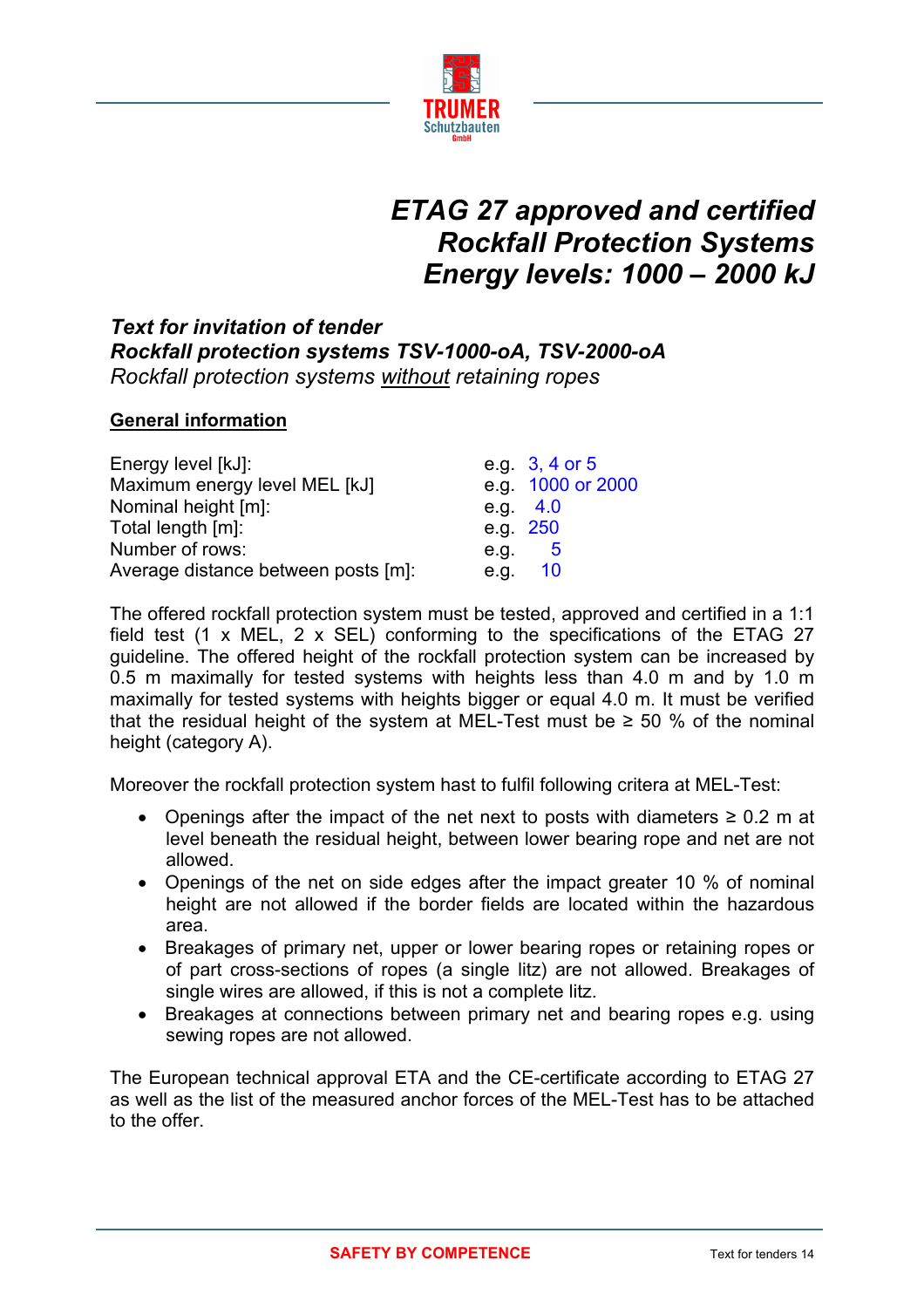

### **Design of the Main Structure and Individual Components**

The design of main structures and of single components must be such as described below (or equal / better). Individual components not cited herein must correspond to the appropriate technical standards (e.g. DIN) as well as to certified and approved system.

#### Interception structure

| Type: Omega-Net                                           |
|-----------------------------------------------------------|
| Corrosion protection: Zinc coated class A acc. EN 10244-2 |
| Maximum mesh size: 185 mm                                 |
| Connection to bearing ropes threaded                      |
| Typ: Rectangular netting                                  |
| Corrosion protection: Zinc coated class A acc. EN 10244-2 |
| Maximum mesh size: 50 mm                                  |
| Minimum wire diameter: 2.5 mm                             |
|                                                           |
| Corrosion protection: hot dip galvanized                  |
| according to EN ISO 1461                                  |
| Design: fixed rotation at the base plate                  |
| (without upslope retaining ropes)                         |
| Corrosion protection: hot dip galvanized                  |
| according to EN ISO 1461                                  |
| Connection to underground: anchored installation          |
|                                                           |
|                                                           |

## • *Bearing ropes:* Type: according to EN 12385-4 Corrosion protection: hot dip galvanized • *Middle ropes:* Type: according to EN 12385-4 Corrosion protection: hot dip galvanized

• *Retaining ropes:* Type: according to EN 12385-4 Corrosion protection: hot dip galvanized

#### Energy absorbing elements (brake elements)

- *Operating mode:* Energy dissipation: plastic deformation
- *Position:* close to anchors, so that can be carried out without dismantling the fence
- *Corrosion protection:* hot dip galvanized according to EN ISO 1461

#### Anchoring

- *of ropes:* using anchor bars and eyelet frames
- *of posts:* using anchor bars (TSV-1000-oA: 3 pieces per base plate, TSV-2000-oA: min. 2 pieces per base plate );

connection to concrete foundation or rock

• *of concrete foundation:* using anchor bars